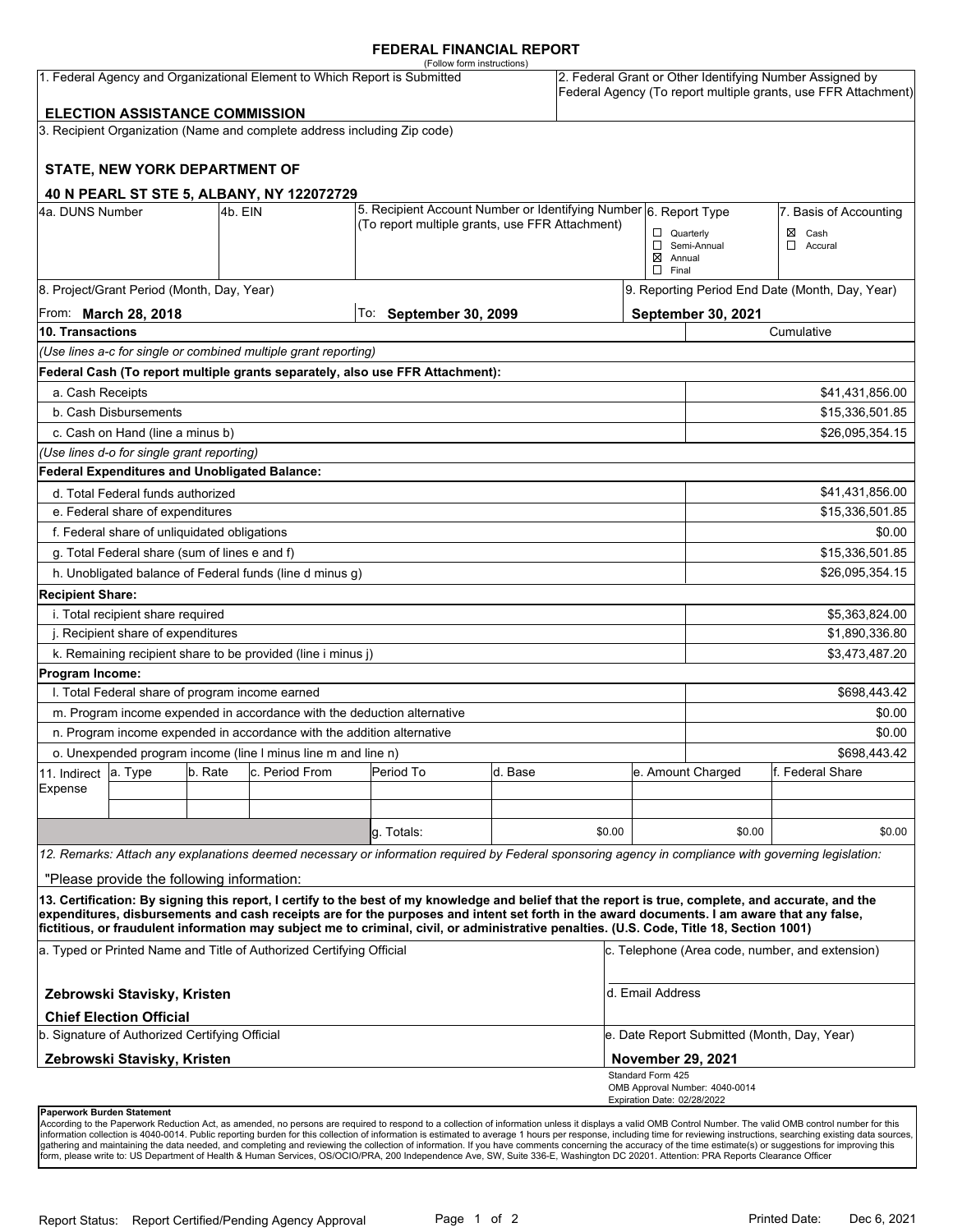#### **FEDERAL FINANCIAL REPORT**  (Additional Page)

Federal Agency & Organization

### : ELECTION ASSISTANCE COMMISSION

Federal Grant ID Recipient Organization

| <b>DUNS Number</b><br><b>DUNS Status when Certified</b><br>EIN |                                                                                                                                                                                                                                                                                                   |
|----------------------------------------------------------------|---------------------------------------------------------------------------------------------------------------------------------------------------------------------------------------------------------------------------------------------------------------------------------------------------|
| <b>Reporting Period End Date</b>                               | September 30, 2021                                                                                                                                                                                                                                                                                |
| Status                                                         | Report Certified/Pending Agency Approval                                                                                                                                                                                                                                                          |
| Remarks                                                        | $\therefore$ "Please provide the following information:                                                                                                                                                                                                                                           |
|                                                                | State interest earned (current fiscal year): \$0<br>State interest expended (current fiscal year): \$0<br>Program income earned (current fiscal year): \$0<br>Program income earned breakdown (current fiscal year): \$0   Source: None<br>Program income expended (current fiscal year): \$0<br> |

**Federal Agency Review** 

Reviewer Name Phone # Email Review Date Review Comments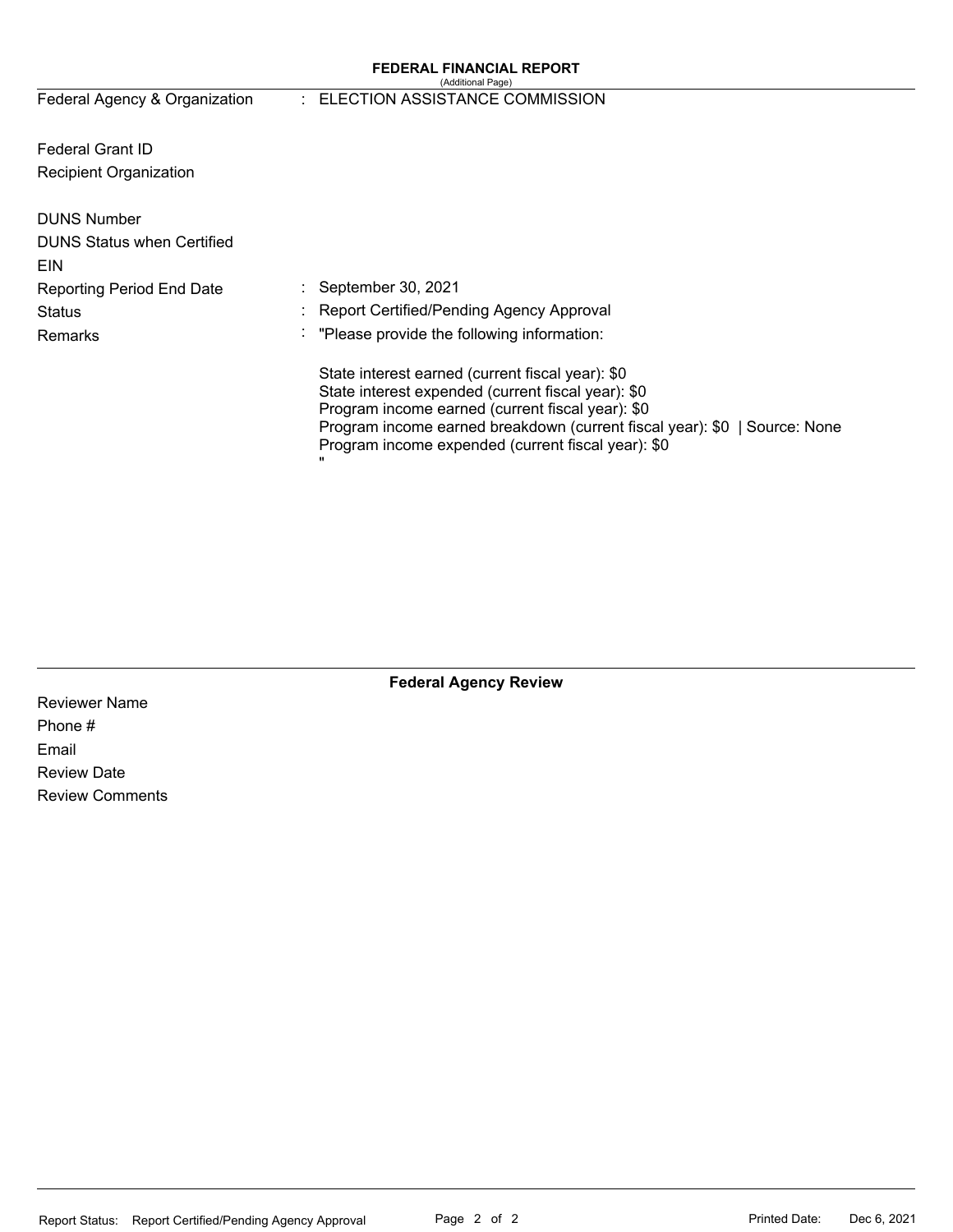# 2021-2022 EAC Progress Report

# 3. EAC Progress Report

#### **1. State or Territory:**

New York

# **2. Grant Number:**

NY20101001

### **3. Report:**

Annual (Oct 1 - Sept 30)

### **4. Grant:**

Election Security

#### **5. Reporting Period Start Date**

10/01/2020

### **6. Reporting Period End Date**

09/30/2021

# 4. Progress and Narrative

7. Describe in detail what happened during this reporting period and explain how you implemented the approved grant activities in accordance with your State Plan/Program Narrative. (*Note: Your activities should align with your Grant Cost Categories Table.)*

 The New York State Board of Election (NYSBOE) has continued its efforts in the implementation of our ARMOR plan developed in 2018. ARMOR stands for "Assess the Risk, Remediate Vulnerabilities, Monitor on-going Operations and Respond to incidents". The NYSBOE has continued its work in strengthening the State and County Boards of Elections cybersecurity infrastructure by continuing intrusion detection, managed security services, annual cyber hygiene training requirements,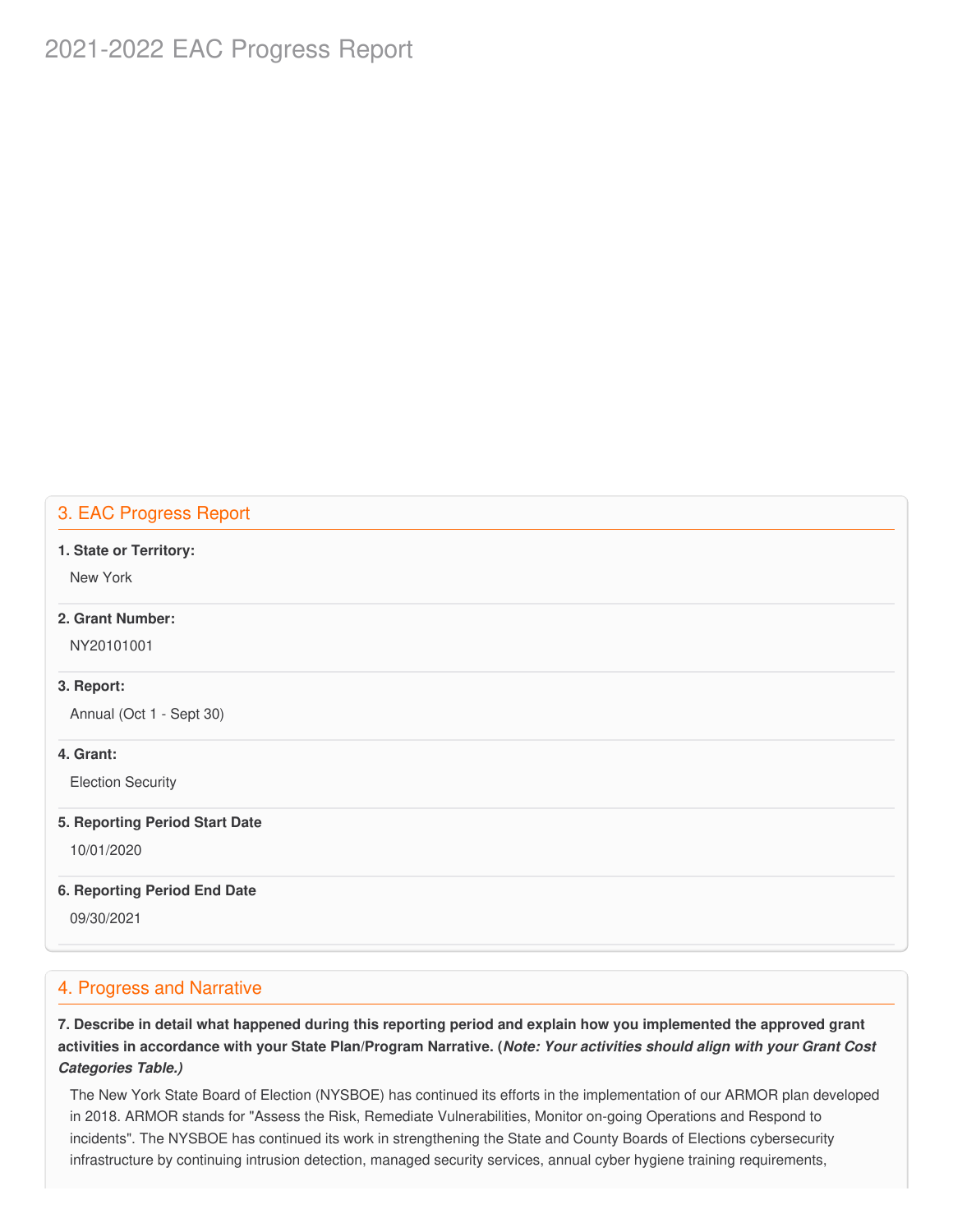administering statewide tabletop exercises, daily pre-election operation center statewide calls, and through our Secure Elections Center implemented cyber regulation.

8. Describe any significant changes to your program during the project, including changes to your original State  **Plan/Program Narrative or favorable developments that improved program efficiency and/or service delivery.**

N/A

#### **9. Issues Encountered:**

Describe all major issues that arose during the implementation of the project and the reasons why established goals were not met, if applicable. Address each issue separately and describe whether and how the issues were resolved. Also,  **briefly discuss the implications of any unresolved issues or concerns.**

N/A

#### **10. Provide a description of any training conducted, including security training.**

 The NYSBOE provided cyber-hygiene training to all State Board, County Board, County IT and applicable vendors from 2018- 2021. NYSBOE provided training to 73 staff in 2021.

**11. Subgrants:**

### **Did your office provide subawards to local jurisdictions during this reporting period?**

Yes

### **12. Describe the activities carried out by your subgrantees during the reporting period.**

 The NYSBOE created a \$9 million dollar Elections Cybersecurity Remediation grant program to allocate funding directly to our 62 Board of Elections. Each Board of Election had a comprehensive, uniform risk assessment performed by NYSBOE in 2018- 2019. The NYSBOE worked with each County Board to develop and approve a cybersecurity risk remediation plan. The grant funds support Counties in implementing their specific cybersecurity risk remediation plan.

### **Provide a breakdown of aggregate subawards expenditures across major categories.**

 Other (Specify above) : \$0.00 Security : \$[3,499,663.77](https://3,499,663.77) Total : [\\$3499663.77](https://3499663.77)

### **13. Match:**

### **Describe how you are meeting or have met the matching requirement.**

The New York State Legislature appropriated the required 20% match.

## 14. Report on the number and type of articles of voting equipment obtained with the funds. Include the amount expended  **on the expenditure table.**

N/A

# 5. Expenditures

# **15. Current Period Amount Expended and Unliquidated Obligations**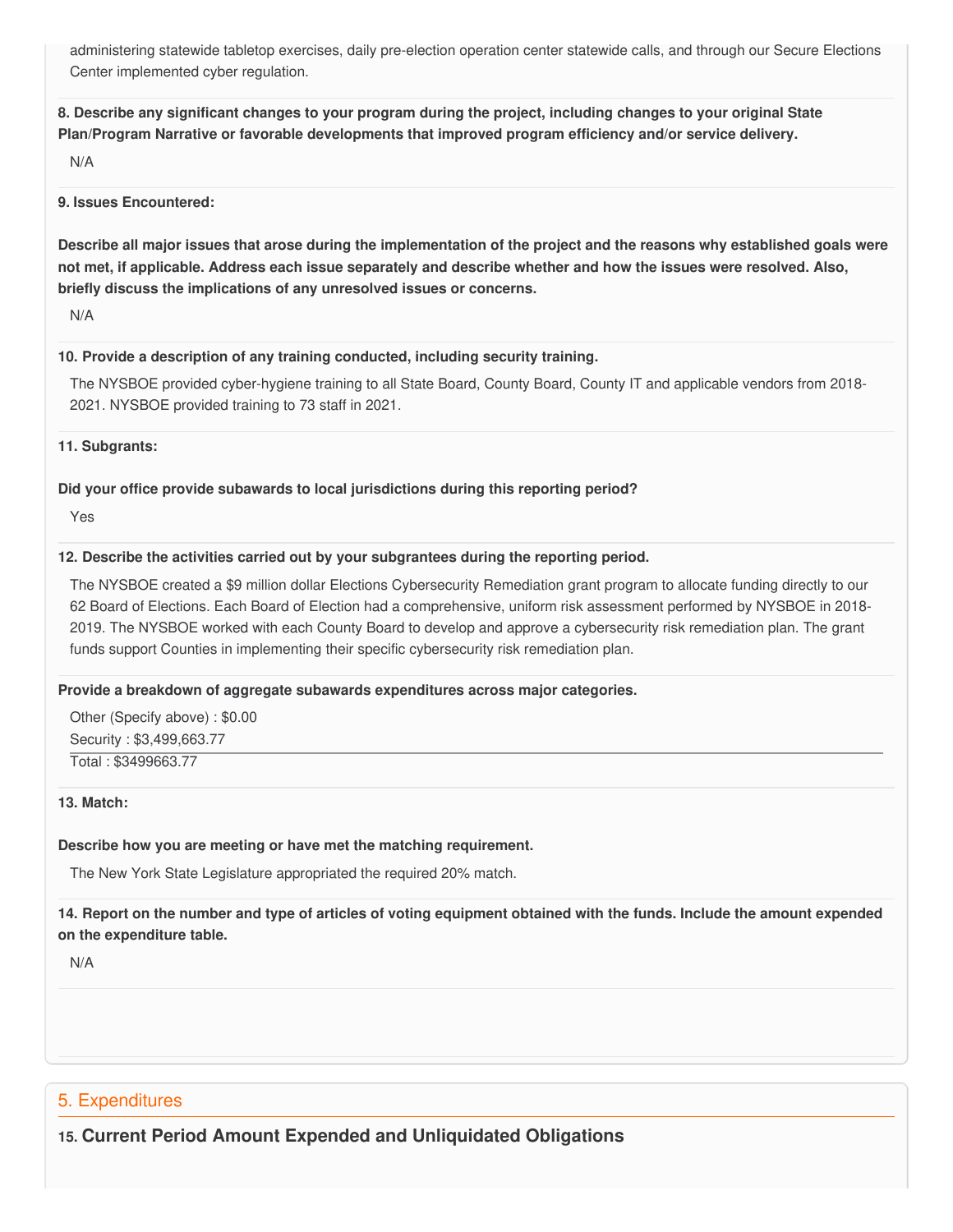# **GRANT COST CATEGORIES - FEDERAL**

 Other (Specify below) : \$0 Cyber Security: : \$3499664 Total : \$3499664

**Comments:**

### **16. GRANT COST CATEGORIES - MATCH**

 Other (Specify below) : \$0 Cyber Security: : \$956672 Total : \$956672 **Comments:**

# 7. Expenditures

#### **17. Confirm Total Grant Expenditure Amounts**

 Federal : \$[3,499,663.77](https://3,499,663.77) Match : \$[956,672.38](https://956,672.38)

Total : [\\$4456336.15](https://4456336.15)

#### **OMB CONTROL NUMBER: 3265-0020**

# 8. Certification

 **Name and Contact of the authorized certifying official of the recipient.**

**First Name**

Kristen

#### **Last Name**

Zebrowski Stavisky

**Title**

Co-Executive Director

**Phone Number** 

**Email Address**

 **18. Add another contact to send a copy of submission confirmation and edit link?**

Yes!

**19.**

**First Name**

**Jennifer**